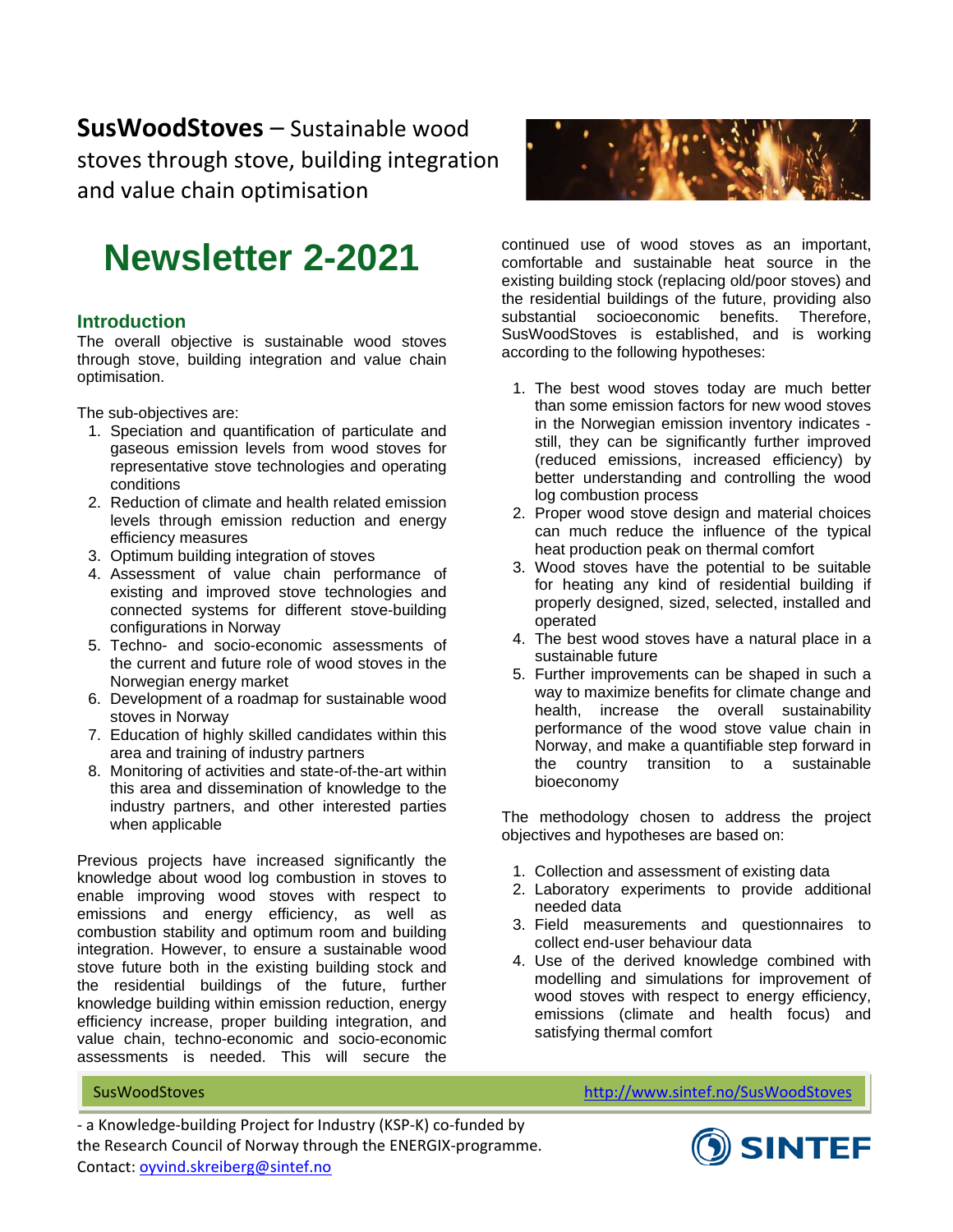5. Simulations based on advanced and up-to-date climate and sustainability impact models, with feedback to the stove improvements activities.

The Work Breakdown Structure of SusWoodStoves is:



SusWoodStoves management and work break down structure and project links and information flow.

SusWoodStoves will run for four years (2021-2024) and has a total cash budget of 18.6 million NOK, which is 80% financed by the Research Council of [Norway](https://www.forskningsradet.no/en/) through the [ENERGIX](https://www.forskningsradet.no/en/about-the-research-council/programmes/energix-stort-program-energi/) program and 20% financed by the industrial partners.

### **The SusWoodStoves consortium**

The project consortium covers all the necessary aspects and includes large and central industrial players in the wood stove area in Norway.

**SINTEF Energy Research** leads the project and focus on speciation and quantification of particulate and gaseous emission levels and reduction of climate and health related emission levels. **NTNU** (Norwegian University of Science and Technology) supervise two PhD candidates and Master candidates, with the main focus being building integration of stoves, assessment of value chain performance of stoves and techno- and socioeconomic assessments.

The industrial partners contribute with finances as well as stoves and their extensive industrial knowledge generated through their commercial activities within the wood stove area: Jøtul AS, Nordpeis AS, Norsk Kleber AS and Norsk Varme.

The constellation of project partners is very strong, bringing together leading research organisations within the field and major industrial players.

### **Project background**

SusWoodStoves, with its focus on sustainable wood stoves, is a response to the open Research Council of Norway KSP call and the topic Environment-friendly energy and its focus on the long term, sustainable development of the energy system, that enhance the competitiveness of Norwegian trade

and industry and accelerate the transition to a lowemission society, including reducing anthropogenic greenhouse gas emissions. It is also directed towards the ENERGIX program plan and its focus on sustainable utilisation and consumption of renewable energy resources - as biomass, reduction of Norwegian and global emissions of greenhouse gases - from bioenergy, enhancement of Norway's security of supply - through increased use of domestic biomass resources, strengthened innovation in Norwegian trade and industry and the public sector - for the wood stove value chain, further development of Norwegian research and educational institutions - to be able to support innovation efforts in the wood stove industry.

Bioenergy is important in Norway and the current national bioenergy strategy is influenced by e.g.<br>Klimakur 2030, Klimameldingen, [Klimakur 2030,](https://www.miljodirektoratet.no/klimakur) [Klimameldingen,](https://www.regjeringen.no/no/dokumenter/meld-st-21-2011-2012/id679374/) [Bioøkonomistrategien,](https://www.regjeringen.no/no/dokumenter/regjeringens-biookonomistrategi-kjente-ressurser--uante-muligheter/id2521997/) [Energi21](http://www.energi21.no/) and [Skog22.](https://www.regjeringen.no/no/dokumenter/skog-22--nasjonal-strategi-for-skog--og-trenaringen/id2363770/) Wood log combustion has long traditions in Norway, constituting above 40% of the total use of biomass for stationary energy purposes, and accounting for about 12% of the domestic heating.

Using wood logs is important for security of supply in Norway, where we today rely heavily on the electricity grid to deliver the needed space-heating for our houses, which are typically wooden (with relatively low thermal mass). With a high nominal power, wood stoves can significantly reduce power peaks in the electricity grid, prevent blackouts and act as backup heating system. In a context of increasing electricity use in households, including electric cars, reducing peak electric power is strategic as it enables to prevent or postpone large investments to reinforce the distribution grid. New houses, as well as retrofit/upgrading of old houses, have increasingly focused on improved energy efficiency (e.g. the [Norwegian passive house standard,](https://www.standard.no/no/nettbutikk/produktkatalogen/Produktpresentasjon/?ProductID=636902) the [TEK17](https://dibk.no/byggereglene/byggteknisk-forskrift-tek17/)  [regulation](https://dibk.no/byggereglene/byggteknisk-forskrift-tek17/) and nearly-zero energy buildings from 2020, NZEB). The space-heating effect (power) required for these highly-insulated buildings is drastically reduced, which means that wood stoves for these buildings should be able to deliver a close to constant heating effect to the building as low as  $\sim$ 1 kW, which is much lower than for a new stove in an old house.

Combining heat production, storage and distribution in an optimum way, would make it possible to achieve a substantially more stable heat release and distribution, and with lower heating effect. This was a key focus of the knowledgebuilding projects **[StableWood](https://www.sintef.no/stablewood/)** (2011-14) and<br>WoodCFD (2015-18), the predecessors to the predecessors to SusWoodStoves. The StableWood studies confirmed that wood stoves have a place in future's buildings, while WoodCFD progressed the knowledge and especially modelling tools significantly, to enable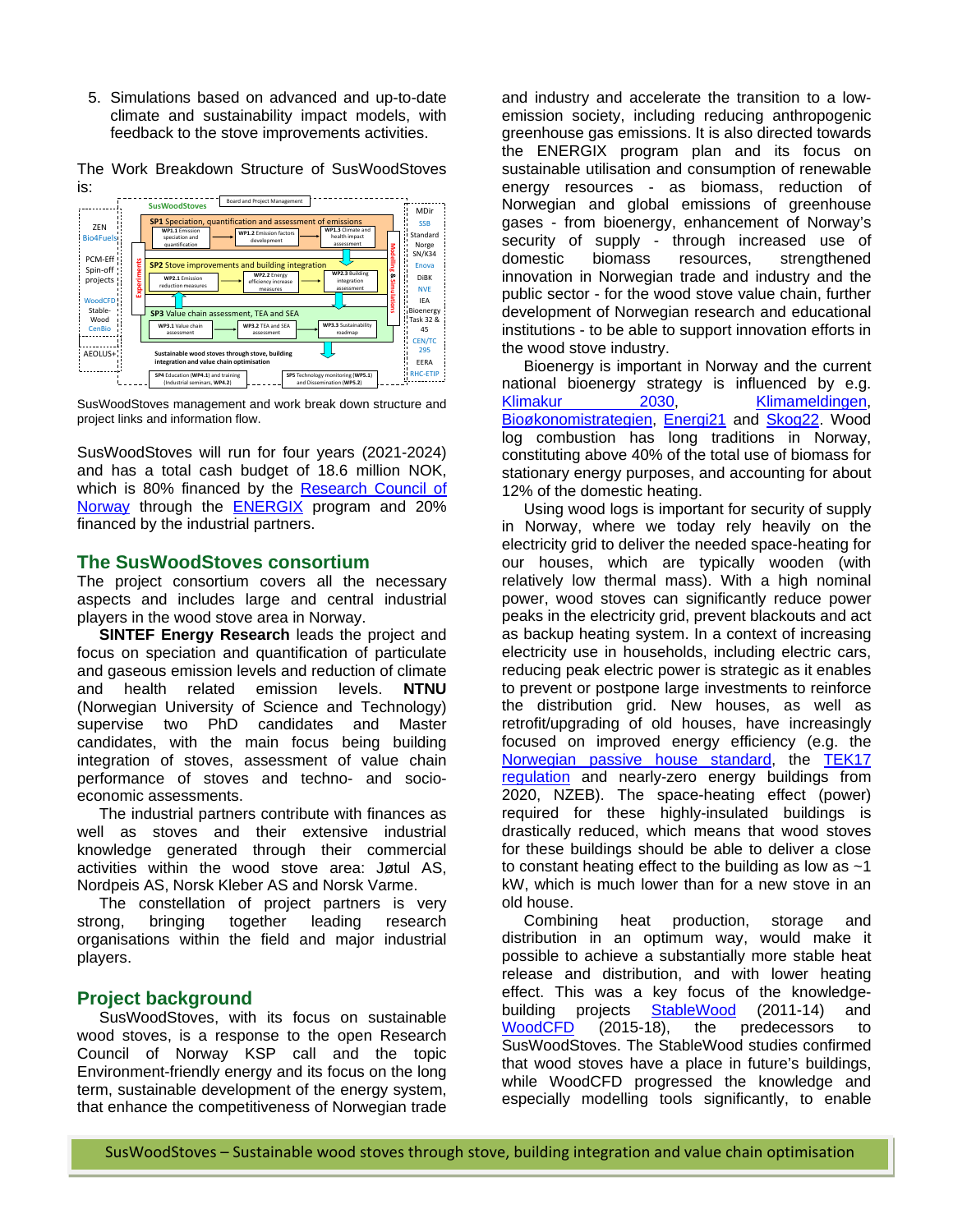improving wood stoves with respect to emissions and energy efficiency, as well as combustion stability and optimum room and building integration. Additionally, FME [CenBio](https://www.sintef.no/cenbio/) (2009-17) made a first effort to assess the wood stove value chain, comparing old and new wood stoves, at nominal and part load operation.

SusWoodStoves builds on the previous work, and will through further knowledge building within emission reduction, energy efficiency increase, proper building integration, and value chain, technoand socio-economic assessments, contribute to ensuring a sustainable wood stove future both in the existing building stock and the residential buildings of the future.

### **Project overview**

The project is divided into 5 subprojects (SP), each subproject is itself divided into several work packages (WP).

- Speciation, quantification and assessment of emissions - SP1
- Stove improvements and buildings integration SP2
- Value chain assessment, TEA and SEA SP3
- Education and training SP4
- Technology monitoring and dissemination SP5

### **Speciation, quantification and assessment of emissions - SP1**

Addressing sub-objective 1 (Speciation and quantification of particulate and gaseous emission levels from wood stoves for representative stove technologies and operating conditions) and hypothesis 1 (the best wood stoves today are much better than some emission factors for new wood stoves in the Norwegian emission inventory indicates still, they can be significantly further improved (reduced emissions, increased efficiency) by better understanding and controlling the wood log combustion process).

SP1 leader: Chief Scientist [Øyvind Skreiberg,](https://www.sintef.no/alle-ansatte/ansatt/?empid=2677) SINTEF Energy Research

### **Stove improvements and buildings integration - SP2**

Addressing sub-objective 2 (Reduction of climate and health related emission levels through emission reduction and energy efficiency measures) and 3 (Optimum building integration of stoves) and hypothesis 1-3 (1) the best wood stoves today are much better than some emission factors for new wood stoves in the Norwegian emission inventory indicates - still, they can be significantly further improved (reduced emissions, increased efficiency) by better understanding and controlling the wood log

combustion process, 2) proper wood stove design and material choices can much reduce the influence of the typical heat production peak on thermal comfort, 3) wood stoves have the potential to be suitable for heating any kind of residential building if properly designed, sized, selected, installed and operated)

SP2 leader: Associate Professor **Laurent Georges**, NTNU

#### **Value chain assessment, TEA and SEA - SP3**

Addressing sub-objective 4 (Assessment of value chain performance of existing and improved stove technologies and connected systems for different stove-building configurations in Norway), 5 (Technoand socio-economic assessments of the current and future role of wood stoves in the Norwegian energy market) and 6 (Development of a roadmap for sustainable wood stoves in Norway) and hypothesis 4 (the best wood stoves have a natural place in a sustainable future) and 5 (further improvements can be shaped in such a way to maximize benefits for climate change and health, increase the overall sustainability performance of the wood stove value chain in Norway, and make a quantifiable step forward in the country transition to a sustainable bioeconomy).

SP3 leader: Professor [Francesco Cherubini,](https://www.ntnu.no/ansatte/francesco.cherubini) NTNU

### **Education and training - SP4**

Addressing sub-objective 7 (Education of highly skilled candidates within this area and training of industry partners).

SP4 leader: Professor Francesco Cherubini, NTNU

### **Technology monitoring and dissemination - SP5**

Addressing sub-objective 8 (Monitoring of activities and state-of-the-art within this area and dissemination of knowledge to the industry partners, and other interested parties when applicable).

SP5 leader: Chief Scientist Øyvind Skreiberg, SINTEF Energy Research, who also is the SusWoodStoves project leader

### **Progress in 2021**

In 2021 efforts have been focused on establishing the project, detailing the annual work plan for 2021 and recruiting the two PhD candidates. The scientific work including experimental activities is in good progress. A critical review and discussion on emission factors for wood stoves that is in progress shows large variations in a number of the emission factors used for wood stoves in different countries' national emission inventories. There is a real need to establish more reliable and representative emission factors for the different wood stove categories and to differentiate within a category based on technology

SusWoodStoves – Sustainable wood stoves through stove, building integration and value chain optimisation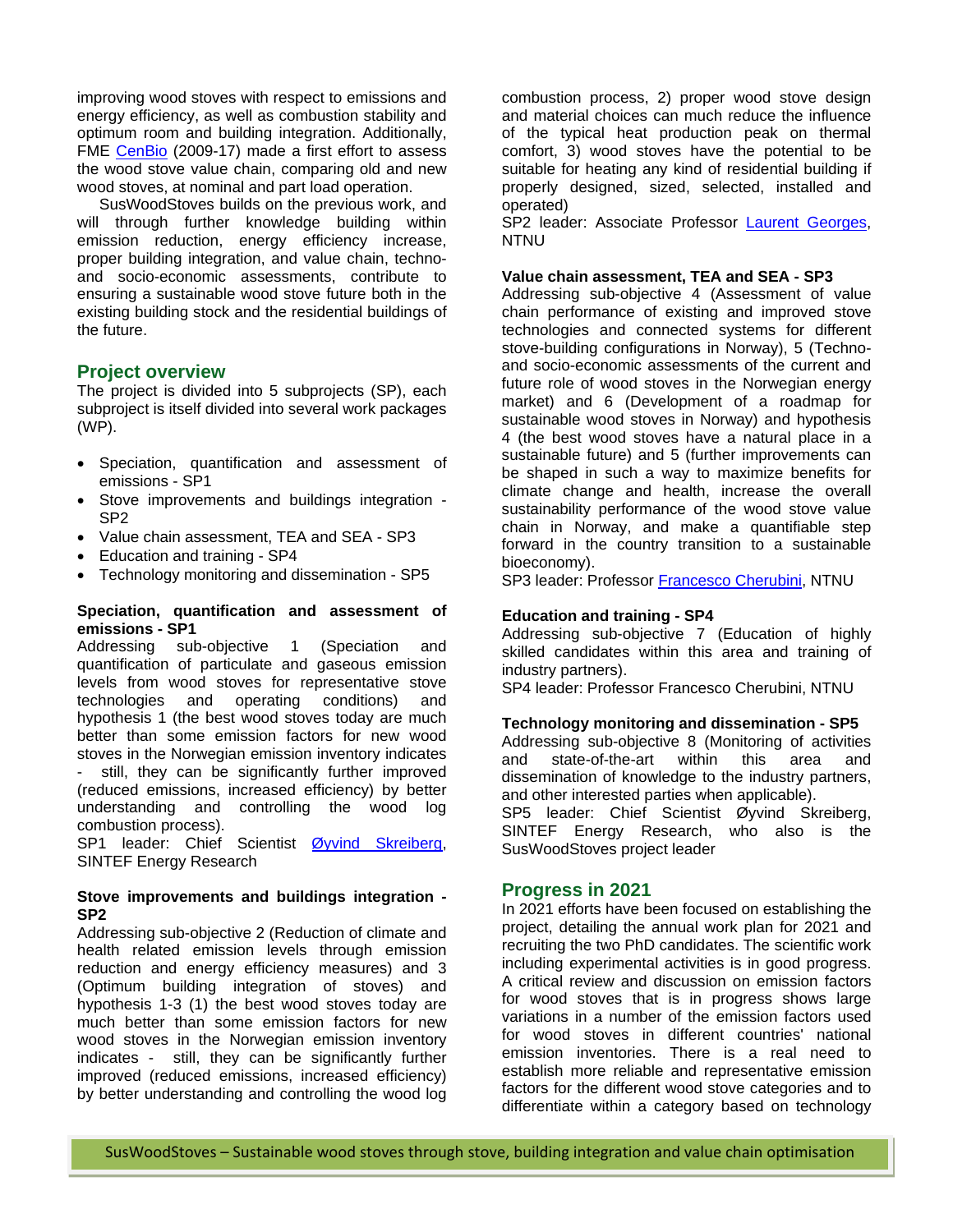development level. This goes especially for the modern and clean burning wood stove category (based on staged air combustion), where technological development has much reduced emissions of unburnt during the last two decades. Wood stove technology are continuously developing, and the future of wood stoves and the further development potential should be based on the performance of the stoves on the market today, and not on an average of the technologies that are in operation today.

### **SusWoodStoves workshop and Steering Committee meeting by web**

Due to the Covid-19 virus, also the first workshop and SC meeting were arranged online, 1 December. The event went smooth, using Teams, and with many interesting presentations on the workshop agenda.

### **SusWoodStoves kick-off meeting by web**

Due to the Covid-19 virus, the kick-off meeting in 2021 was arranged online, 11 June. The event went smooth, showing that it is possible to carry out such events online, if it is required.

### **PhD work 1**

A PhD position in data-driven analysis of the real building performance using wood stoves has been [announced,](https://www.jobbnorge.no/en/available-jobs/job/216489/phd-candidate-in-data-driven-analysis-of-the-real-building-performance-using-wood-stoves) and **the application deadline is 20 January 2022**. The position is connected mainly to SusWoodStoves SP2.

### **PhD work 2**

The PhD position in advancing methods for climate change and air quality impacts in LCA has been filled, by **Sofie Sødal Eiksund**. The position is connected mainly to SusWoodStoves SP3.

### **SusWoodStoves at EERA Bioenergy webinar**

A presentation entitled "Norwegian WtE and wood stoves research for the European future" was presented at an EERA Bioenergy webinar (arranged by SP4 Stationary Bioenergy), 16 November 2021, and highlighted the continued importance of these two traditional bioenergy sectors in the European renewable energy future.

### **SusWoodStoves in EERA Bioenergy Newsletter**

An article entitled "Sustainable wood stoves through stove, building integration and value chain optimisation" presents SusWoodStoves in a EERA (European Energy Research Alliance) Bioenergy newsletter, [Issue 15 June 2021.](https://www.eera-bioenergy.eu/wp-content/uploads/2021/06/eebionews15_spring_summer2021.pdf)

# **SusWoodStoves publications**

Øyvind Skreiberg m.fl. Denne fyringsmetoden er verst for klimaet: - Feil fyring kan gi [store konsekvenser.](https://www.dagsavisen.no/fremtiden/nyheter/2021/12/19/denne-fyringsmetoden-er-verst-for-klimaet-feil-fyring-kan-gi-store-konsekvenser/) Dagsavisen Fremtiden 19 desember 2021.

Øyvind Skreiberg. [The 10 commandments of wood burning](https://blog.sintef.com/sintefenergy/the-10-commandments-of-wood-burning-stoves/)  [stoves.](https://blog.sintef.com/sintefenergy/the-10-commandments-of-wood-burning-stoves/) SINTEF blog 16 December 2021.

Øyvind Skreiberg. [Vedfyringens 10 bud.](https://blogg.sintef.no/sintefenergy-nb/vedfyringens-10-bud/) SINTEF blogg 16 desember 2021.

Øyvind Skreiberg. SINTEF Energi jobber for fremtidens vedfyring. Varmenytt, desember 2021.

Lena-Christin Kalle, Øyvind Skreiberg m.fl. Dette kan koste [deg garantien på peisen.](https://www.nettavisen.no/okonomi/dette-kan-koste-deg-garantien-pa-peisen/s/5-95-353357) Nettavisen 9 desember 2021.

Øyvind Skreiberg[. Wood stoves and wood-burning –](https://blog.sintef.com/sintefenergy/wood-stoves-and-wood-burning-how-to-ensure-hygge-heating-comfort-and-eco-friendliness/) how to ensure "hygge", heating comfort and eco-friendliness. SINTEF blog 28 November 2021.

Franziska Kausch, Øyvind Skreiberg, Morten Seljeskog. [Slik kan du fyre med god samvittighet.](https://blogg.sintef.no/sintefenergy-nb/slik-kan-du-fyre-med-god-samvittighet-fra-hjemmekontoret-under-korona/) SINTEF blogg 18 november 2021.

Øyvind Skreiberg. Norwegian WtE and wood stoves research for the European future. EERA Bioenergy webinar, 16 November 2021.

Morten Seljeskog, Franziska Kausch. [Vedfyring: Hvordan](https://play.acast.com/s/99f75f6e-5473-5ff0-93bc-3a09dbcee261/6183082fa1c9b100149e0b61)  [kan du gjøre det på en miljøvennlig måte?](https://play.acast.com/s/99f75f6e-5473-5ff0-93bc-3a09dbcee261/6183082fa1c9b100149e0b61) Smart forklart SINTEF-podkast 4 november 2021.

Øyvind Skreiberg. Vedfyringens rolle i fremtiden. [Biomassens og bioenergiens bidrag i fremtidens](https://blogg.sintef.no/sintefenergy-nb/vedfyringens-rolle-i-fremtiden/)  [bærekraftige energisystem.](https://blogg.sintef.no/sintefenergy-nb/vedfyringens-rolle-i-fremtiden/) SINTEF blogg 29 oktober 2021.

Rikke Åserud, Steinar Johannesen, Svein Sanne, Øyvind Skreiberg, Christian Kildahl Hansen (2021). Mye å spare på å lukke peisen. Hus & Bolig nr. 3, 2021.

Øyvind Skreiberg (2021). Sustainable wood stoves through [stove, building integration and value chain optimisation.](https://www.eera-bioenergy.eu/wp-content/uploads/2021/06/eebionews15_spring_summer2021.pdf)  EERA Bioenergy Newsletter 15:12-13.

Øyvind Skreiberg. [New project: Sustainable wood stoves](https://blog.sintef.com/sintefenergy/energy-efficiency/new-project-sustainable-wood-stoves-through-stove-building-integration-and-value-chain-optimisation/)  through [stove, building integration and value chain](https://blog.sintef.com/sintefenergy/energy-efficiency/new-project-sustainable-wood-stoves-through-stove-building-integration-and-value-chain-optimisation/)  [optimisation.](https://blog.sintef.com/sintefenergy/energy-efficiency/new-project-sustainable-wood-stoves-through-stove-building-integration-and-value-chain-optimisation/) SINTEF blog 11 May 2021.

Øyvind Skreiberg, Morten Seljeskog. Dette må du vite om å [fyre i den gamle vedovnen på hytta.](https://eur03.safelinks.protection.outlook.com/?url=https%3A%2F%2Fwww.adressa.no%2Fpluss%2Fnyheter%2F2021%2F04%2F02%2FDette-m%25C3%25A5-du-vite-om-%25C3%25A5-fyre-i-den-gamle-vedovnen-p%25C3%25A5-hytta-23744492.ece&data=04%7C01%7CAstridBenedicte.Lundquist%40sintef.no%7Cca9d2493079a4bfb1d9e08d9097908cd%7Ce1f00f39604145b0b309e0210d8b32af%7C1%7C0%7C637551237701285124%7CUnknown%7CTWFpbGZsb3d8eyJWIjoiMC4wLjAwMDAiLCJQIjoiV2luMzIiLCJBTiI6Ik1haWwiLCJXVCI6Mn0%3D%7C1000&sdata=o3NeoHp9yXUQasXtDOFI8FM4mE%2F9rnYNzQzC4XhWtBM%3D&reserved=0) Adresseavisen 2 april 2021.

Øyvind Skreiberg, Morten Seljeskog. [Hvordan fyre smart i](https://eur03.safelinks.protection.outlook.com/?url=https%3A%2F%2Fgemini.no%2F2021%2F03%2Fhvordan-fyre-smart-i-den-gamle-ovnen-pa-hytta%2F&data=04%7C01%7CAstridBenedicte.Lundquist%40sintef.no%7Cca9d2493079a4bfb1d9e08d9097908cd%7Ce1f00f39604145b0b309e0210d8b32af%7C1%7C0%7C637551237701285124%7CUnknown%7CTWFpbGZsb3d8eyJWIjoiMC4wLjAwMDAiLCJQIjoiV2luMzIiLCJBTiI6Ik1haWwiLCJXVCI6Mn0%3D%7C1000&sdata=o7tNMUUNO8fKn5XaNezOD2QjYwpKqc6oqII0F4Me3Qs%3D&reserved=0)  [den gamle ovnen på hytta?](https://eur03.safelinks.protection.outlook.com/?url=https%3A%2F%2Fgemini.no%2F2021%2F03%2Fhvordan-fyre-smart-i-den-gamle-ovnen-pa-hytta%2F&data=04%7C01%7CAstridBenedicte.Lundquist%40sintef.no%7Cca9d2493079a4bfb1d9e08d9097908cd%7Ce1f00f39604145b0b309e0210d8b32af%7C1%7C0%7C637551237701285124%7CUnknown%7CTWFpbGZsb3d8eyJWIjoiMC4wLjAwMDAiLCJQIjoiV2luMzIiLCJBTiI6Ik1haWwiLCJXVCI6Mn0%3D%7C1000&sdata=o7tNMUUNO8fKn5XaNezOD2QjYwpKqc6oqII0F4Me3Qs%3D&reserved=0) Gemini 30 mars 2021.

Øyvind Skreiberg. Vedovner og vedfyring - Hvordan sikre [hygge, varmekomfort og miljø-](https://blogg.sintef.no/sintefenergy-nb/vedovner-vedfyring-hygge-varmekomfort-miljovennlighet/) og klimavennlighet. Forklaring med video. SINTEF blogg 24 mars 2021.

SusWoodStoves – Sustainable wood stoves through stove, building integration and value chain optimisation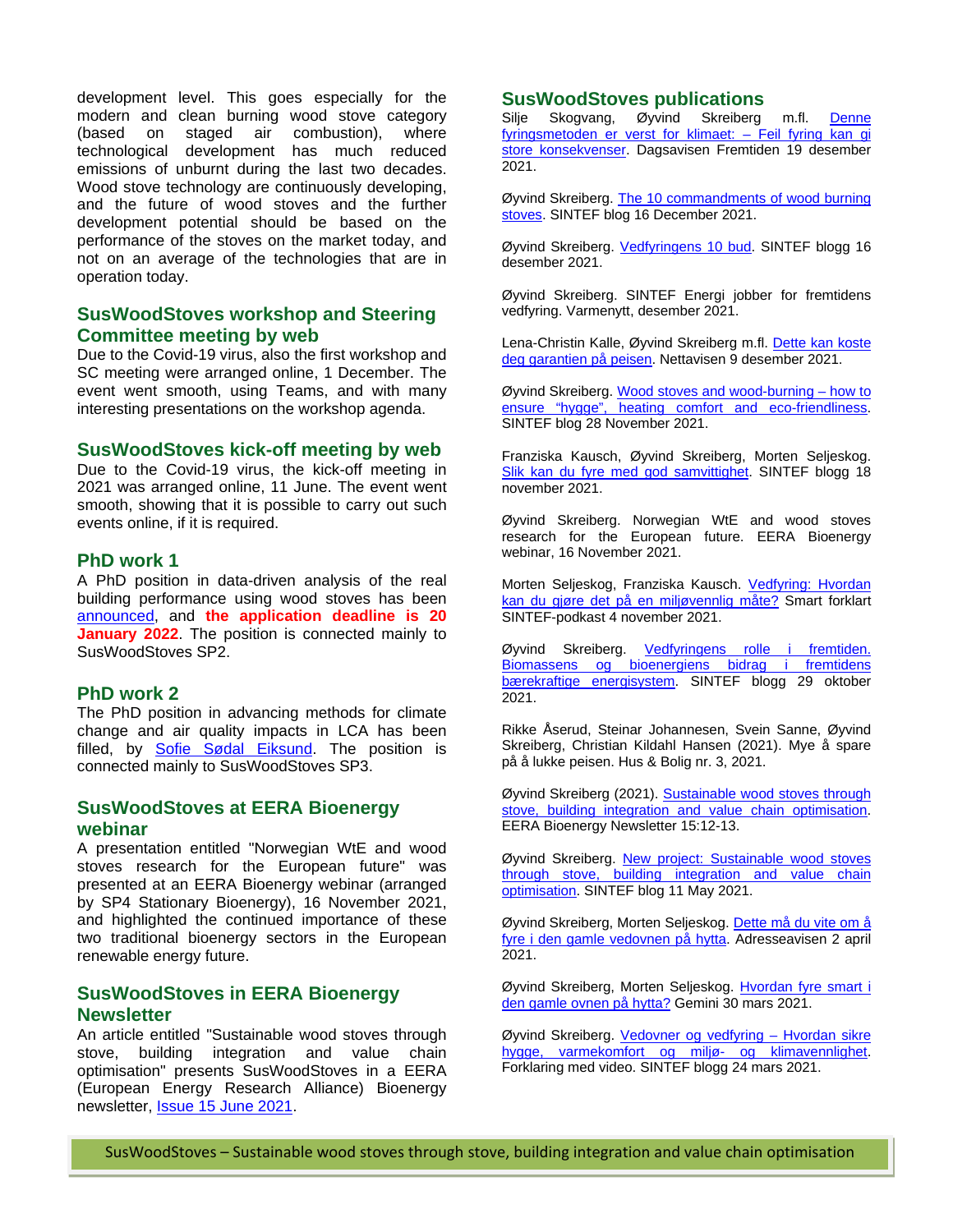Øyvind Skreiberg. Status of wood stove technology and further emission reduction potential. Innoasis Science Talks, 9 February 2021.

Franziska Kausch, Øyvind Skreiberg, Morten Seljeskog. [These simple tips will help you reduce your wood-burning](https://eur03.safelinks.protection.outlook.com/?url=https%3A%2F%2Fblog.sintef.com%2Fsintefenergy%2Fthese-simple-tips-will-help-you-reduce-your-wood-burning-stoves-environmental-footprint-with-video%2F&data=04%7C01%7CAstridBenedicte.Lundquist%40sintef.no%7Cca9d2493079a4bfb1d9e08d9097908cd%7Ce1f00f39604145b0b309e0210d8b32af%7C1%7C0%7C637551237701285124%7CUnknown%7CTWFpbGZsb3d8eyJWIjoiMC4wLjAwMDAiLCJQIjoiV2luMzIiLCJBTiI6Ik1haWwiLCJXVCI6Mn0%3D%7C1000&sdata=UubOGG9EM7WECKyS1SIWBAuhAfwwV5dXRIdJQ2vXFF0%3D&reserved=0)  [stove's environmental footprint.](https://eur03.safelinks.protection.outlook.com/?url=https%3A%2F%2Fblog.sintef.com%2Fsintefenergy%2Fthese-simple-tips-will-help-you-reduce-your-wood-burning-stoves-environmental-footprint-with-video%2F&data=04%7C01%7CAstridBenedicte.Lundquist%40sintef.no%7Cca9d2493079a4bfb1d9e08d9097908cd%7Ce1f00f39604145b0b309e0210d8b32af%7C1%7C0%7C637551237701285124%7CUnknown%7CTWFpbGZsb3d8eyJWIjoiMC4wLjAwMDAiLCJQIjoiV2luMzIiLCJBTiI6Ik1haWwiLCJXVCI6Mn0%3D%7C1000&sdata=UubOGG9EM7WECKyS1SIWBAuhAfwwV5dXRIdJQ2vXFF0%3D&reserved=0) SINTEF blog 8 February 2021.

Øyvind Skreiberg. [Folk kan bli flinkere til å fyre rett med](https://eur03.safelinks.protection.outlook.com/?url=https%3A%2F%2Fwww.aftenbladet.no%2Fmeninger%2Fdebatt%2Fi%2FEpRla2%2Ffolk-kan-bli-flinkere-til-aa-fyre-rett-med-ved&data=04%7C01%7CAstridBenedicte.Lundquist%40sintef.no%7Cca9d2493079a4bfb1d9e08d9097908cd%7Ce1f00f39604145b0b309e0210d8b32af%7C1%7C0%7C637551237701295080%7CUnknown%7CTWFpbGZsb3d8eyJWIjoiMC4wLjAwMDAiLCJQIjoiV2luMzIiLCJBTiI6Ik1haWwiLCJXVCI6Mn0%3D%7C1000&sdata=xlM0WpaDHwEUmg07ENIkfN7yLHK3SZIlh8utbILRMHw%3D&reserved=0)  [ved.](https://eur03.safelinks.protection.outlook.com/?url=https%3A%2F%2Fwww.aftenbladet.no%2Fmeninger%2Fdebatt%2Fi%2FEpRla2%2Ffolk-kan-bli-flinkere-til-aa-fyre-rett-med-ved&data=04%7C01%7CAstridBenedicte.Lundquist%40sintef.no%7Cca9d2493079a4bfb1d9e08d9097908cd%7Ce1f00f39604145b0b309e0210d8b32af%7C1%7C0%7C637551237701295080%7CUnknown%7CTWFpbGZsb3d8eyJWIjoiMC4wLjAwMDAiLCJQIjoiV2luMzIiLCJBTiI6Ik1haWwiLCJXVCI6Mn0%3D%7C1000&sdata=xlM0WpaDHwEUmg07ENIkfN7yLHK3SZIlh8utbILRMHw%3D&reserved=0) Stavanger Aftenblad 22 januar 2021.

Øyvind Skreiberg. [Vedfyring i et større perspektiv.](https://blogg.sintef.no/sintefenergy-nb/vedfyring-i-et-storre-perspektiv/) SINTEF blogg 13 januar 2021.

Øyvind Skreiberg. [Vedfyring i et større perspektiv.](https://eur03.safelinks.protection.outlook.com/?url=https%3A%2F%2Fwww.aftenbladet.no%2Fmeninger%2Fdebatt%2Fi%2FM36rGR%2Fvedfyring-i-et-stoerre-perspektiv&data=04%7C01%7CAstridBenedicte.Lundquist%40sintef.no%7Cca9d2493079a4bfb1d9e08d9097908cd%7Ce1f00f39604145b0b309e0210d8b32af%7C1%7C0%7C637551237701295080%7CUnknown%7CTWFpbGZsb3d8eyJWIjoiMC4wLjAwMDAiLCJQIjoiV2luMzIiLCJBTiI6Ik1haWwiLCJXVCI6Mn0%3D%7C1000&sdata=oJtz4ThR%2FkjAH7%2BPki2rlNbvCBvoZtgICs0W8dKIIWk%3D&reserved=0) Stavanger Aftenblad 13 januar 2021.

### **Other news**

### **Standardisation work**

To ensure more efficient and sustainable products to the market the Ecodesign directive and the energy labelling regulation will come into force 1<sup>st</sup> of January 2022 with stricter requirements to local space<br>heaters. including wood stoves. Besides heaters, including wood stoves. Besides requirements to efficiency also requirements are set to PM (particulate matter), CO, OGC (unburned hydrocarbons) and NOx emissions. Norwegian PM emission limits will be tightened from 10 to 5 g/kg.

Ecodesign is supposed to be complemented by harmonised products. The harmonisation of the standard for roomheaters fired by solid fuels is still on hearing.

Opposite to the Norwegian standard NS3058/59, the new proposed standard EN16510 does not require testing at low heat output. Without a harmonised test standard three test methods are available: heated filter, dilution tunnel and electrostatic precipitator.

[Franziska Kausch](https://www.sintef.no/alle-ansatte/ansatt/2917/) and [Morten Seljeskog](https://www.sintef.no/alle-ansatte/ansatt/1493/) at SINTEF Energy Research are representing Norway in wood stove testing standardisation work.

### **IEA Task 32 Biomass Combustion**

The first [IEA Bioenergy Task 32](http://task32.ieabioenergy.com/) meeting in 2019, the first year of the current triennium, was arranged in June in Hurdal, Norway. The meeting was combined with a field trip to a 56 MW wood powder fired heating plant at Haraldrud and the Arbaflame steam explosion plant at Grasmo.

The main activities are:

- Testing methods and real-life performance of pellet stoves

- Technical guidelines for design of low emission stoves

- Survey of national strategies for reducing the impact on air quality from residential and commercial wood combustion

- Biomass for process heat in industry

- Biomass-based CHP for balancing an energy system with a large portion of uncontrollable production (intertask project)

- [Workshop on improved combustion in stoves and](https://task32.ieabioenergy.com/ieaevent/iea-workshop-residential-wood-combustion/)  [small biomass boilers](https://task32.ieabioenergy.com/ieaevent/iea-workshop-residential-wood-combustion/)

- Workshop on experiences with combustion of pulverised non-woody solid biofuels

- Workshop on experiences with wood chips for large scale CHP production

In the previous triennium, relevant deliverables were:

- [Aerosols from biomass combustion](http://task32.ieabioenergy.com/wp-content/uploads/2017/07/Nussbaumer_IEA_T32_Aerosol-Report_2017_07_14.pdf)
- [Advanced test methods for firewood stoves](http://task32.ieabioenergy.com/wp-content/uploads/2018/10/IEA-Bioenergy-Task-32-Test-Methods.pdf)
- [Particle emission measurement techniques](http://task32.ieabioenergy.com/wp-content/uploads/2018/09/IEA-Paper_PM_determination.pdf)
- [State of the art on innovative CHP concepts](http://task32.ieabioenergy.com/wp-content/uploads/2019/03/T32_CHP_Report_01_2019.pdf)
- [Strategic study for renewable heat](http://task32.ieabioenergy.com/wp-content/uploads/2019/03/Future-of-thermal-biomass-power-final.pdf)
- [Bioenergy for heat -](http://task32.ieabioenergy.com/publications/bioenergy-for-heat-the-hot-cases/) the Hot Cases
- [Workshop on Solid Recovered Fuels](http://task32.ieabioenergy.com/ieaevent/workshop-on-production-and-utilisation-options-for-solid-recovered-fuels/)

- [Workshop on Biomass Combustion Generated](http://task32.ieabioenergy.com/iea-publications/events/workshop-biomass-combustion-generated-nanoparticles-zurich-14-may-2016/)  **[Nanoparticles](http://task32.ieabioenergy.com/iea-publications/events/workshop-biomass-combustion-generated-nanoparticles-zurich-14-may-2016/)** 

- [Workshop on New Emission Measurement Methods](http://task32.ieabioenergy.com/ieaevent/workshop-new-emission-measurement-methods-19-january-2017/)

The second IEA Task 32 meeting in the current triennium was arranged 21-24 January 2020 in Graz, Austria, in connection with the 6th Central European Biomass Conference. In connection with the meeting a **[workshop](https://task32.ieabioenergy.com/ieaevent/iea-workshop-residential-wood-combustion/)** was arranged on residential wood combustion. The third meeting was arranged in June 2020 as a virtual task meeting due to Covid-19. In the fall the fourth meeting was planned to be arranged in Copenhagen together with a workshop, but the Covid-19 situation made that impossible. Therefore, a new digital meeting was arranged in December and continued in early 2021, where in addition to the progress of the activities of the current triennium, there were also discussions about possible activities in the next triennium (2022-24), and a draft proposal has in the following months been prepared, submitted and revised. The number of member countries in Task 32 in the next triennium will decide if the proposal can be executed in its entirety, which was a topic of discussion in the next mini-task meeting, December 16, which will be followed by two more meetings, in January. There will be a focus on wood stoves also in the next triennium.

One recent and interesting task event regarding wood stoves was a [webinar](https://task32.ieabioenergy.com/ieaevent/webinar-residential-wood-combustion-towards-low-emission-systems/) entitled "Residential Wood Combustion – Towards Low Emission Systems" arranged for presenting an upcoming task report with the title "Design of Low Emission Wood Stoves".

For information about IEA Bioenergy Task 32 activities, see the webpage and newsletters, and for IEA Bioenergy news, see the [newsletters.](https://www.ieabioenergy.com/iea-publications/newsletters/) Øyvind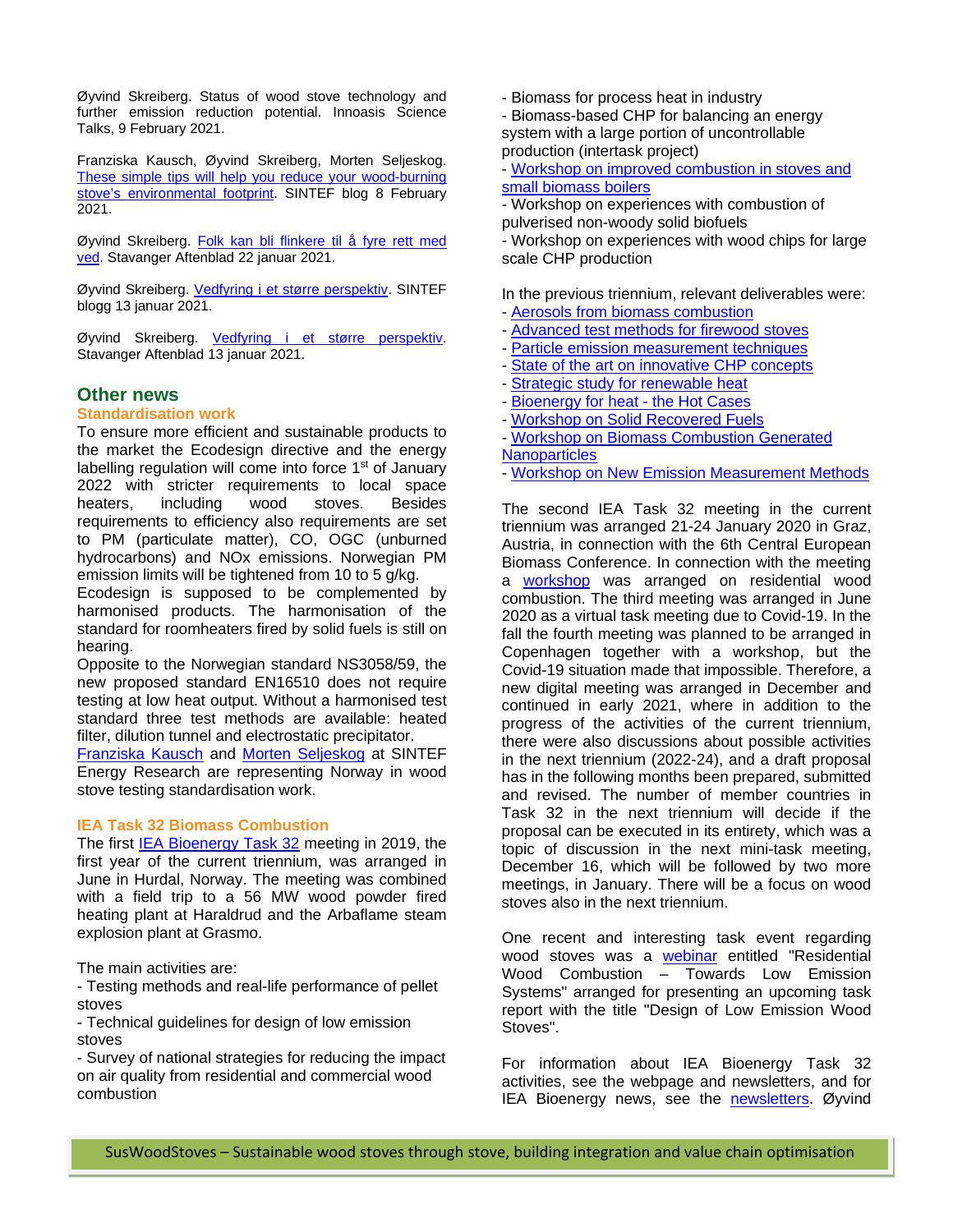Skreiberg from SINTEF Energy Research is the Norwegian participant in IEA Bioenergy Task 32.

#### **IEA Bioenergy publications/resources**

Some recent publications:

2021 country reports on implementation of bioenergy, [here,](https://www.ieabioenergy.com/blog/publications/2021-country-reports/) including for [Norway.](https://www.ieabioenergy.com/wp-content/uploads/2021/11/CountryReport2021_Norway_final.pdf)

IEA Tracking Clean Energy Progress biofuels/bioenergy, [here.](https://www.ieabioenergy.com/blog/publications/iea-tracking-clean-energy-progress-biofuels-bioenergy/)

Sustainability governance of bioenergy and the broader bioeconomy, [here.](https://www.ieabioenergy.com/blog/publications/sustainability-governance-of-bioenergy-and-the-broader-bioeconomy/)

Applying a science-based systems perspective to dispel misconceptions about climate effects of forest bioenergy, [here.](https://www.ieabioenergy.com/blog/publications/applying-a-science-based-systems-perspective-to-dispel-misconceptions-about-climate-effects-of-forest-bioenergy/)

Bioenergy for climate change mitigation: Scale and sustainability, [here,](https://onlinelibrary.wiley.com/doi/10.1111/gcbb.12863)

The role of bioenergy for climate and sustainable development targets, [here.](https://www.ieabioenergy.com/blog/publications/the-role-of-bioenergy-for-climate-and-sustainable-development-targets/)

Campaigns questioning the use of woody biomass for energy are missing key facts, [here.](https://www.ieabioenergy.com/blog/publications/campaigns-questioning-the-use-of-woody-biomass-for-energy-are-missing-key-facts/)

### **IEA publications**

Some recent publications:

Net Zero by 2050 A Roadmap for the Global Energy Sector, [here.](https://www.iea.org/reports/net-zero-by-2050)

Energy Technology Perspectives 2020, [here.](https://www.iea.org/reports/energy-technology-perspectives-2020)

### **EERA Bioenergy – SP4 Stationary Bioenergy**

The effort in 2019 was focused on revising the SP focus and the description of work, and this work is now finalized. In 2020 an updated **Strategic Research** [and Innovation Agenda](http://www.eera-bioenergy.eu/wp-content/uploads/pdf/EERABioenergySRIA2020.pdf) (SRIA) was made for the whole EERA Bioenergy. For more info on EERA Bioenergy, visit the **website**, and see the **newsletters**. Julien Blondeau from the Free University of Brussels in Belgium is the leader of SP4 Stationary Bioenergy in EERA Bioenergy, following Berta Matas Güell from SINTEF Energy Research who led this SP for about 5 years.

### **RHC technology and innovation platform**

The European Technology and Innovation Platform on Renewable Heating & Cooling [\(RHC-ETIP\)](http://www.rhc-platform.org/) brings together stakeholders from the biomass, geothermal and solar thermal sector - including related industries such as District Heating and Cooling, Thermal Energy Storage, Hybrid Systems and Heat Pumps to define a common Research, Development and Innovation strategy for increasing the use of renewable energy technologies for heating and cooling. Previously concrete work has been carried out by the Biomass Panel in the RHC-ETIP connected to giving input to the SET-plan issues paper on renewable fuels and bioenergy, as well as work connected to the Implementation of the biomass technology roadmap of the Biomass Panel. The aim of the latter was to update the progress in R&I priorities identified by the Biomass technology roadmap. This work continues through different efforts. Øyvind Skreiberg from SINTEF Energy Research is a member of the Biomass Panel Steering Committee.

For the three years period 2019-21 there has been a special focus on work to be carried out in horizontal working groups (HWG) that focus on contributing to 1) vision (finalized in 2019), 2) research and innovation priorities (finalized in 2020) and 3) deployment and implementation strategy (in 2021) documents. Øyvind Skreiberg chairs the HWG 100% Renewable Buildings, where a number of members from the different RHC-ETIP panels are contributing to the HWG. The work progressed well and HWG 100% Renewable Buildings submitted in 2019 their contribution to HWG Vision 2050, which finalized the [Vision 2050](https://www.rhc-platform.org/content/uploads/2019/10/RHC-VISION-2050-WEB.pdf) based on input from all the HWGs, including also 100% Renewable Districts, 100% Renewable Cities and 100% Renewable Industry. In 2020, focus was on defining research and innovation priorities, and a **Strategic Research and Innovation** [Agenda](https://www.rhc-platform.org/content/uploads/2020/10/RHC-ETIP-SRIA-2020-WEB.pdf) (SRIA) was finalized. In 2021, the focus has been on developing an Implementation and deployment strategy, where a [co-creation workshop](https://www.rhc-platform.org/event/rhc-etip-co-creation-workshop-trends-and-priorities-in-research-development-for-renewable-heating-and-cooling/) was arranged dedicated to industry and research experts as well as public authorities, to identify and verify research & innovation trends and priorities of renewable heating and cooling sectors recently. The [Implementation and deployment strategy](https://www.rhc-platform.org/content/uploads/2021/10/RHC-Report-MRes-1.pdf) has now been finalized.

As a continuation of the SET-Plan work, workgroups were established to provide specific input to the SET-Plan work, e.g. Action 5 Energy Efficiency in Buildings with the sub-action 5.2 Heating and Cooling Technologies for Buildings and Action 8 Renewable Fuels and Bioenergy. The work and an endorsed implementation plan were finalized. Øyvind Skreiberg was involved in the Action 5 work, representing the Biomass Panel. The work is now continued, focusing on the implementation of the SET-Plan, both for Action 5 and 8.

Recently, a [website](https://www.iwg5-buildings.eu/) was established for the Action 5 on buildings.

See the RHC-ETIP [news](https://www.rhc-platform.org/news/) webpage for other news.

#### **Recent events**

29th European Biomass Conference & Exhibition, 26- 29 April 2021. e-conference <http://www.eubce.com/>

IEA Task 32 Webinar: [Residential Wood Combustion](https://task32.ieabioenergy.com/ieaevent/webinar-residential-wood-combustion-towards-low-emission-systems/)  – [Towards Low Emission Systems,](https://task32.ieabioenergy.com/ieaevent/webinar-residential-wood-combustion-towards-low-emission-systems/) 6 May 2021.